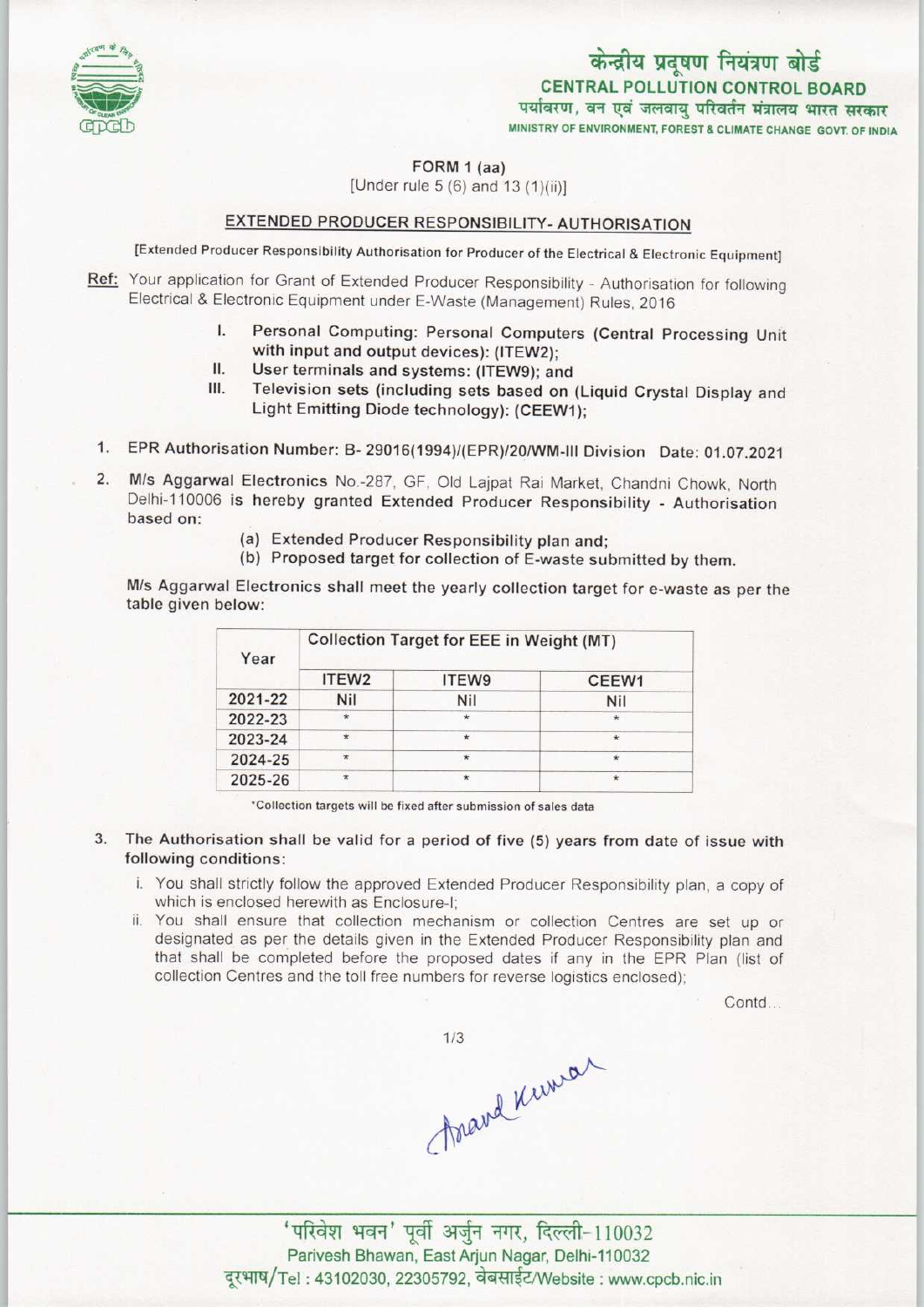

From pre page...

- iii. You shall ensure that all the collected e-waste is channelized to your dismantler/recycler M/s E-Waste Recyclers India, E-50. UPS1DC. Industrial Area, 98 KM Stone, NH2, Kosi Kotwan, Mathura-281403, Uttar Pradesh and records shall be maintained at dismantler/recycler and your end;
- iv. You shall maintain records, in Form-2 of these Rules, of e-waste and make such records available for scrutiny by Central Pollution Control Board;
- v. You shall file annual returns in Form-3 to the Central Pollution Control Board on or before 30th day of June following the financial year to which that returns relates.

## vi. General Terms & Conditions of the Authorisation:

- a. The authorisation shall comply with provisions of the Environment (Protection) Act, 1986 and the E-waste (Management) Rules,2016 made there under;
- b.The authorisation or its renewal shall be produced for inspection at the request of an officer authorised by the Central Pollution Control Board;
- c. Any change in the approved Extended Producer Responsibility plan should be informed to Central Pollution Control Board within 15 days on which decision shall be communicated by Central Pollution Control Beard within sixty days;
- d. It is the duty of the authorised person to take prior permission of the Central Pollution Control Board to close down any collection centre/points or any other facility which are part of the EPR plan;
- e.An application for the renewal of authorisation shall be made as laid down in subrule (vi) of rule of 13(1) the E-Waste (Management) Rules, 2016;
- f.The Board reserves right to cancel/amend/revoke the authorisation at any time as per the policy of the Board or Government.

### vii. Additional Conditions: -

- a) That the applicant will submit annual sales data along with annual returns;
- b) That the applicant has to ensure that the addresses of collection points provided by them in their EPR Plan are correct and traceable and the collection points/centres
- are functional;<br>at the applicant will submit revised application for grant of EPR Authorisation in case of applicant adding/changing PRO or changing its EPR Plan;

Contd...

mard kirmen  $2/3$